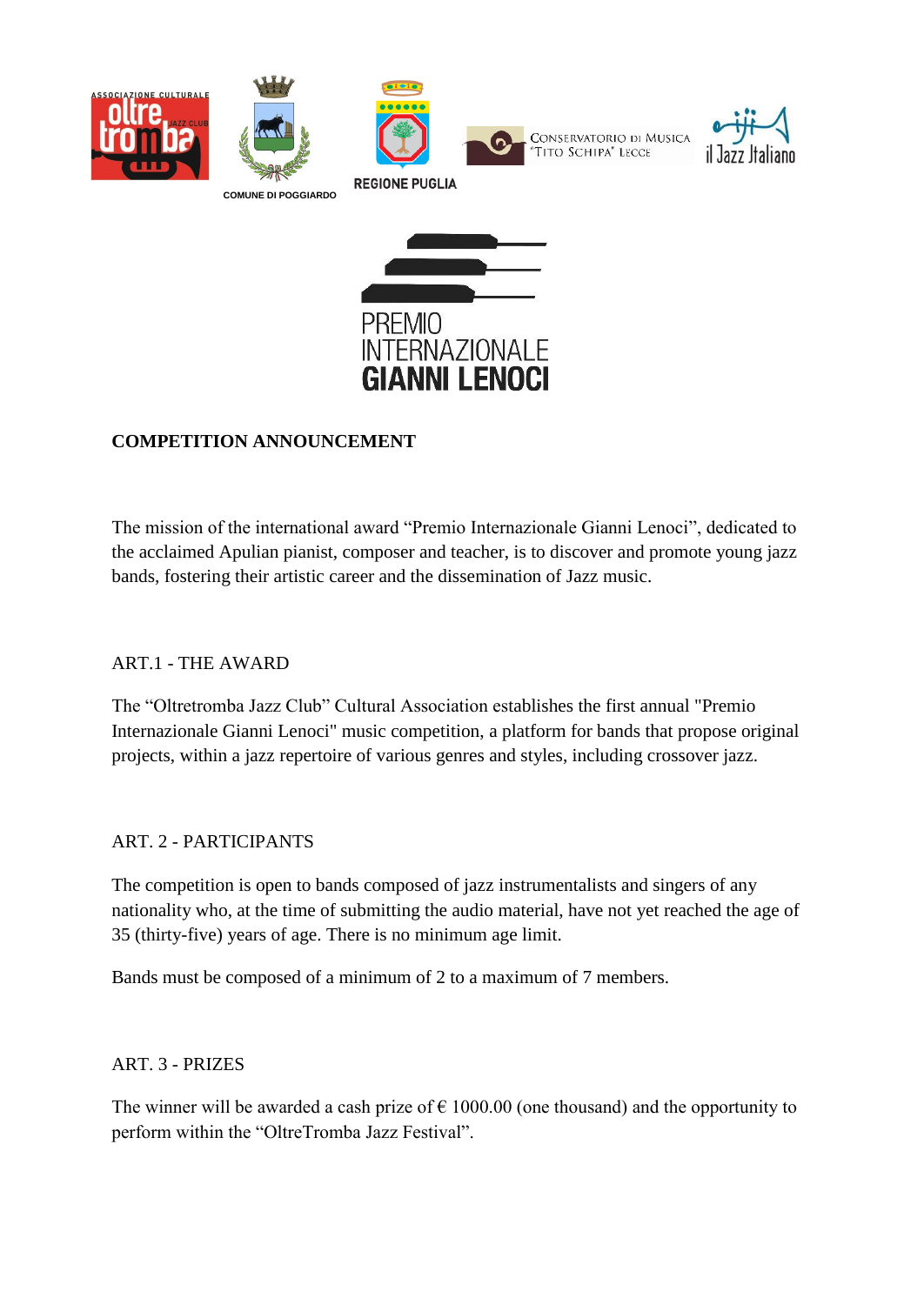A plaque ("Social" Award) will be bestowed to the group with the most votes from the internet audience.

#### ART. 4 - HOW TO APPLY

Candidates must submit their applications for the "Premio Internazionale Gianni Lenoci" from 12.00 a.m. on SEPTEMBER 5, 2020 to 11.59 p.m. on October 15, 2020.

The description and the application form can be downloaded at www.oltretrombajazzclub.it

Registration for the pre-selection stages is completely free.

Under penalty of exclusion from the Prize, candidates must:

fill in the registration form in its entirety and in BLOCK LETTERS, to which must be attached:

1. 2 original tracks and 1 standard track, in audio (.mp3) and video (.mp4 or .mov) format;

2. declaration that the pieces submitted are free from any ongoing recording or publishing contracts; with this explicit declaration, the artist releases the organization from any responsibility;

3. sign the explicit acceptance of the regulations and consent to the processing of personal data (Legislative Decree 196/03 and European Regulation 679/2016).

4. Curriculum Vitae (CV) of each member and that of the group (pdf format);

5. technical sheet, stage plot and setlist; photograph of the group, title, authors and duration of the pieces must be included;

6. A front/back copy of the identity document of each group member (identity card or passport; a driving license will not be considered a valid document).

7. One or more high-resolution photographs.

The disclaimer included in the application form must be signed by EACH member of the band.

#### ART. 5 - SELECTIONS

The technical-artistic Jury, chaired by Maestro Paolo DAMIANI (Composer, conductor, double bass player and cellist, teacher, artistic director, architect), consists of: Ada MONTELLANICO (singer and president of the "Il Jazz va a scuola" Association), Ugo SBISA' ("Gazzetta Mezzogiorno" journalist and professor of music history at the Conservatory of Bari), Luciano VANNI (journalist and editor of the periodical "JAZZIT"),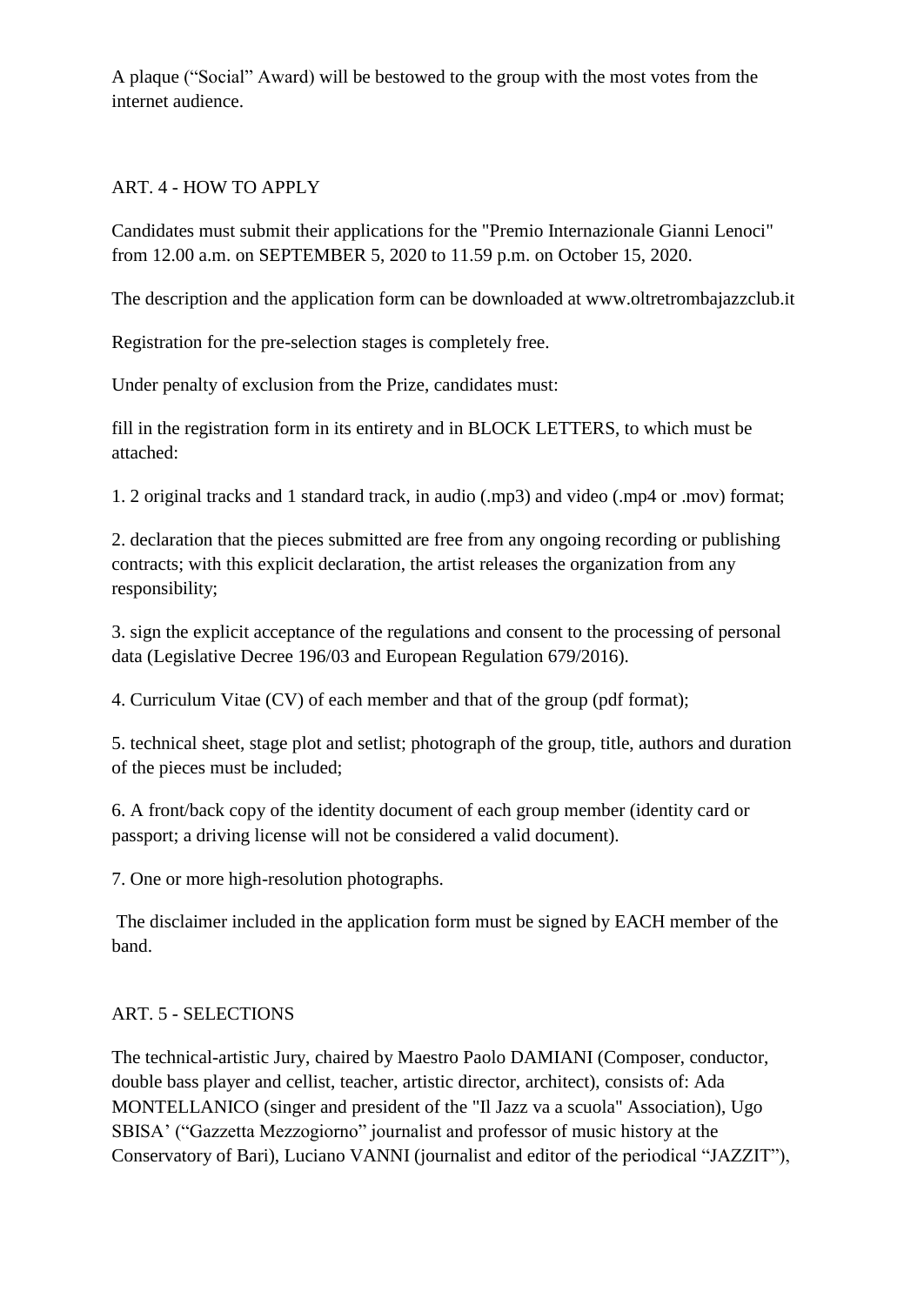Aldo COSSA (president of the "OltreTromba Jazz Club" cultural association), Riccardo CORATELLI (artistic director of the "OltreTromba Jazz Club" cultural association).

The competition is divided into two phases:

- A closed-door review of the audio/video material submitted, culminating in the selection of 5 bands.
- The 5 finalists will perform 2 pieces each (one standard and one original) for both the jurists and the audience.

The artistic teams will give notice, within November 9, 2020, of the candidates admitted to the final stage, which will take place on November 21, 2020 at the "llliria" Theatre in Poggiardo (Apulia, Lecce province).

The list of candidates advancing to the final stage will be publicized on www.oltretrombajazzclub.it and on the "OltreTromba Jazz Club" Facebook page.

# ART. 6 - ACCEPTANCE OF THE REGULATIONS AND RESPONSIBILITY

Participation implies full and complete adherence to these regulations. Candidates, upon registering for the Prize, release the Organization from any direct or indirect responsibility towards third parties who may be harmed by their performance or by false declarations regarding the authorship of the pieces. They also implicitly authorize the Organization to associate the name of the group with the name or brand of the promoter and of all commercial and media partners of the Contest. The Organization also declines all responsibility for damage, accidents, theft or any unforeseen occurrence to things or people that may occur before, during, after the event for factors beyond the control of the organizers themselves.

These regulations are published in both Italian and English. In the event of any inconsistency, the text in the Italian language shall prevail.

# ART. 7 - AUTHORIZATION OF AUDIO AND VIDEO RECORDING

By accepting these terms, the participants authorize the audio/video recordings made during the event and declare that they have nothing to gain from the Organization for the dissemination of images and audio of the performances, carried out both directly and indirectly through technical partners involved in the Festival (television or radio broadcasters, photographers, web partners). The Organization reserves the right to create, at the end of the event, additional phonographic and print materials listing the songs uploaded to the website www.oltrombajazzclub.com, in the appropriate section, at the time of application. The artists, by registering and accepting these regulations, henceforth grant permission to include their songs in the promotional material. The author/s of the piece/s reserve/s the right to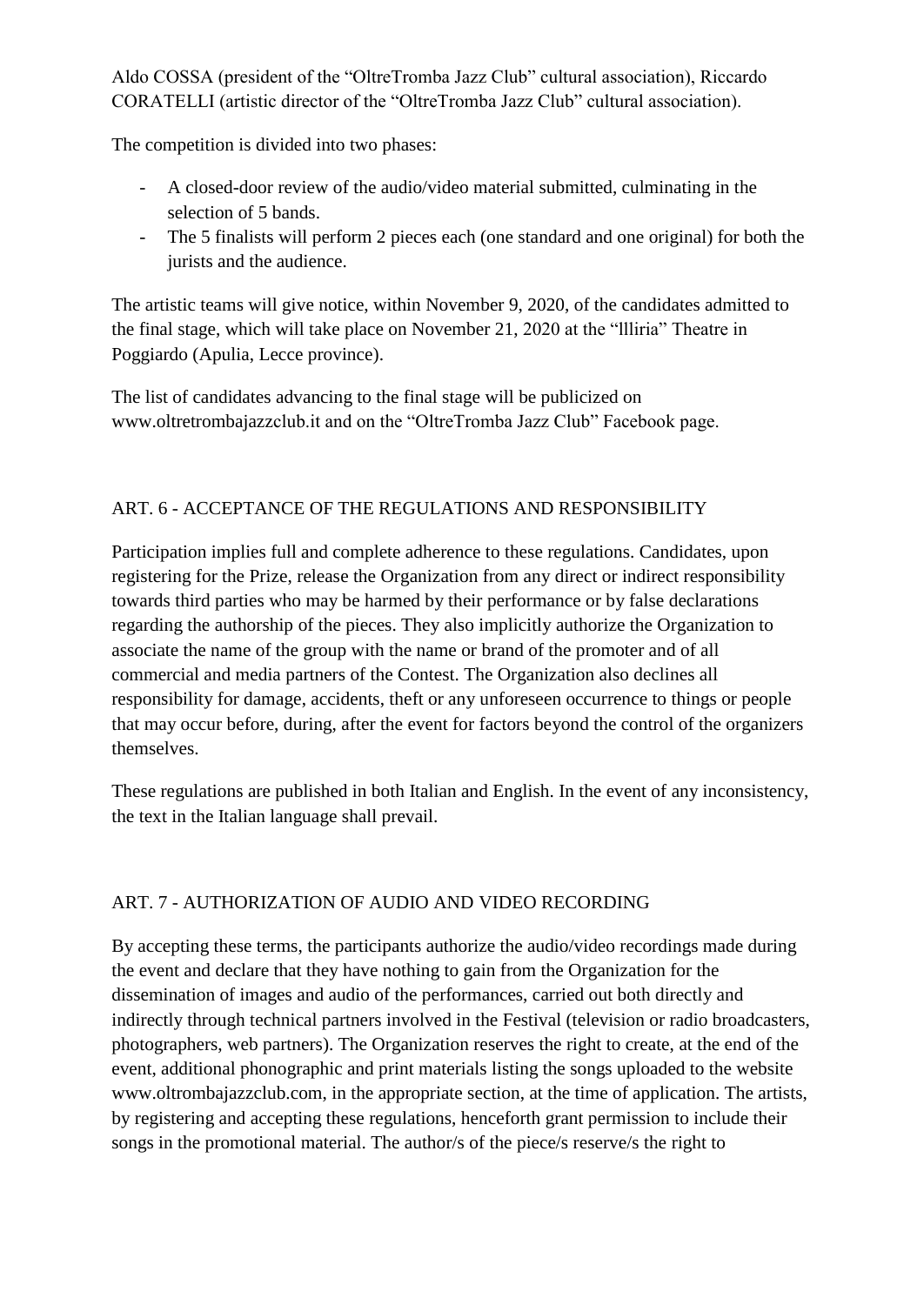intellectual property, and its registration to the SIAE (Italian Society of Authors and Publishers) is at their own care, cost, burden and responsibility.

#### ART. 8 - PROCESSING OF PERSONAL DATA

Personal data will be processed in compliance with the Italian Privacy Law and in particular with the provisions of art. 13 of Legislative Decree 196/2003, Code regarding the protection of Personal Data and by art. 13 of the European Regulation 679/2016. For more information, consult the Privacy Policy.

#### **APPLICATION FORM**

The following form, filled in all fields in BLOCK LETTERS and signed, with its attachments must be sent to premiogiannilenoci@oltretrombajazzclub.com

| Number of members: |                                                                                                                                                                                                                                              |  |
|--------------------|----------------------------------------------------------------------------------------------------------------------------------------------------------------------------------------------------------------------------------------------|--|
|                    |                                                                                                                                                                                                                                              |  |
|                    |                                                                                                                                                                                                                                              |  |
|                    |                                                                                                                                                                                                                                              |  |
|                    |                                                                                                                                                                                                                                              |  |
|                    |                                                                                                                                                                                                                                              |  |
|                    |                                                                                                                                                                                                                                              |  |
|                    |                                                                                                                                                                                                                                              |  |
|                    |                                                                                                                                                                                                                                              |  |
|                    |                                                                                                                                                                                                                                              |  |
|                    | resident of (town, region)<br>and the contract of the contract of the contract of the contract of the contract of the contract of the contract of the contract of the contract of the contract of the contract of the contract o<br>ZIP code |  |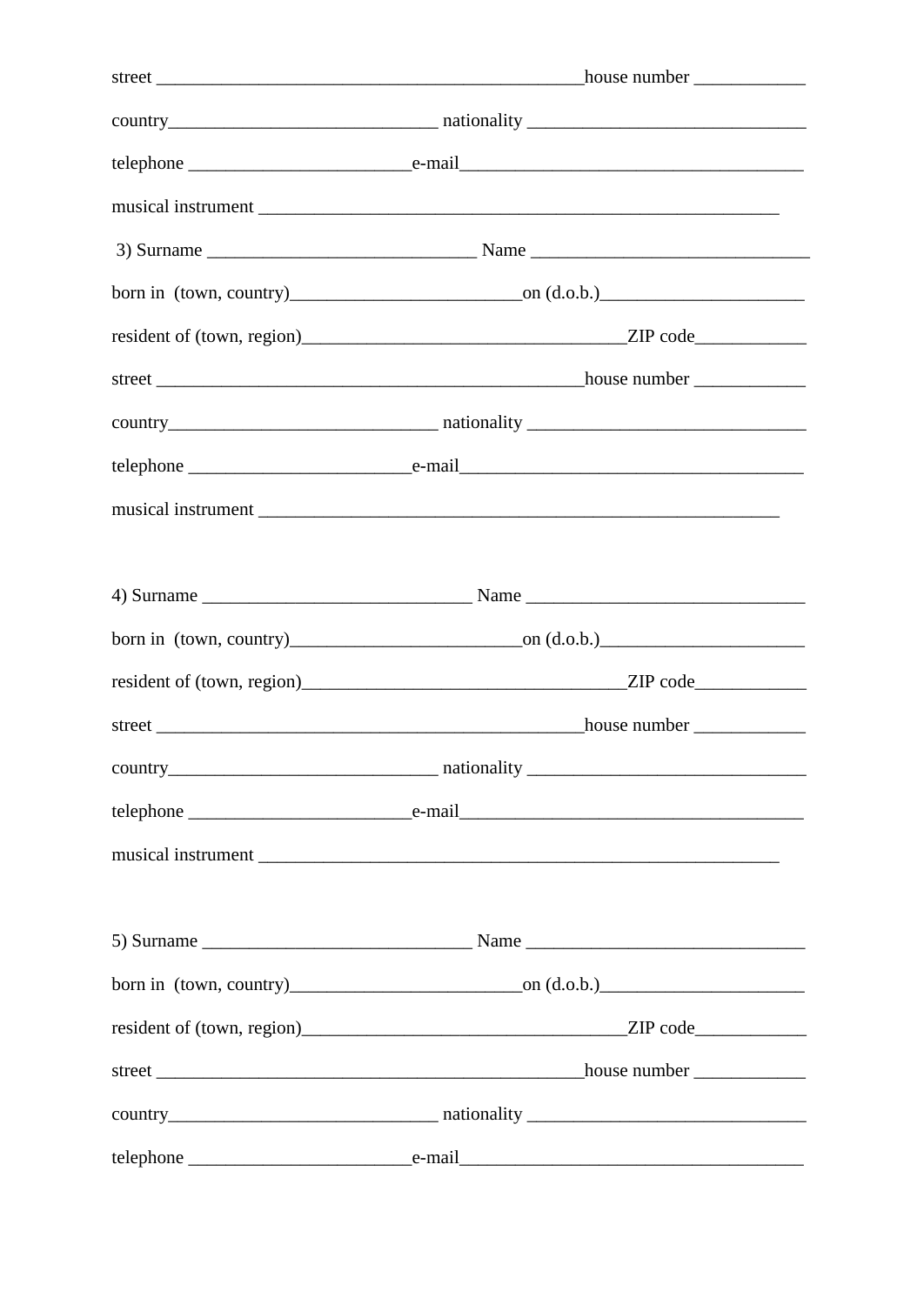musical instrument

| Contact person in case of advancement to the final stage: |                                                                                                                                                                                                                               |
|-----------------------------------------------------------|-------------------------------------------------------------------------------------------------------------------------------------------------------------------------------------------------------------------------------|
|                                                           | 1) Contact Person: 2008 and 2008 and 2008 and 2008 and 2008 and 2008 and 2008 and 2008 and 2008 and 2008 and 2008 and 2008 and 2008 and 2008 and 2008 and 2008 and 2008 and 2008 and 2008 and 2008 and 2008 and 2008 and 2008 |
|                                                           |                                                                                                                                                                                                                               |
|                                                           |                                                                                                                                                                                                                               |
|                                                           |                                                                                                                                                                                                                               |

asks